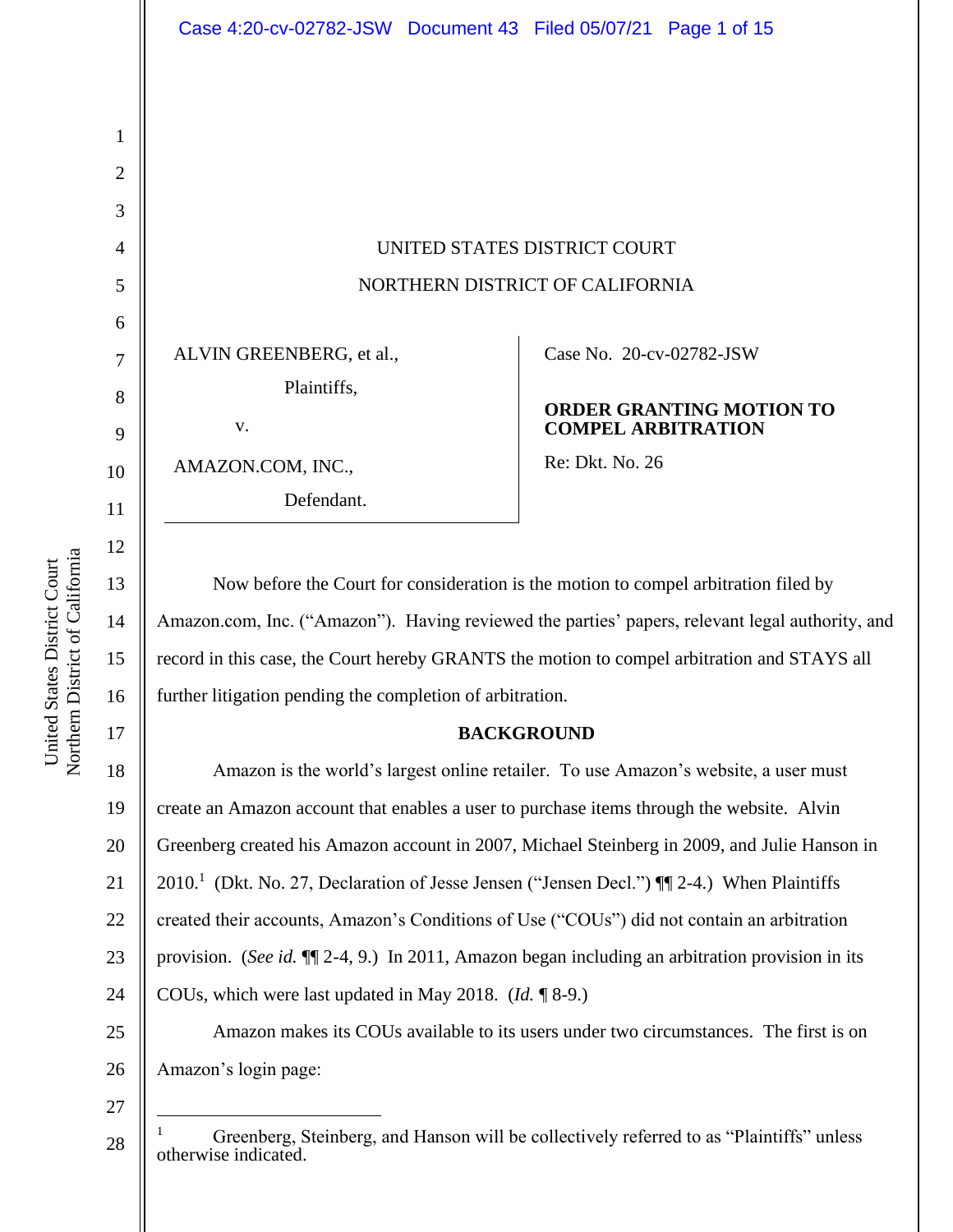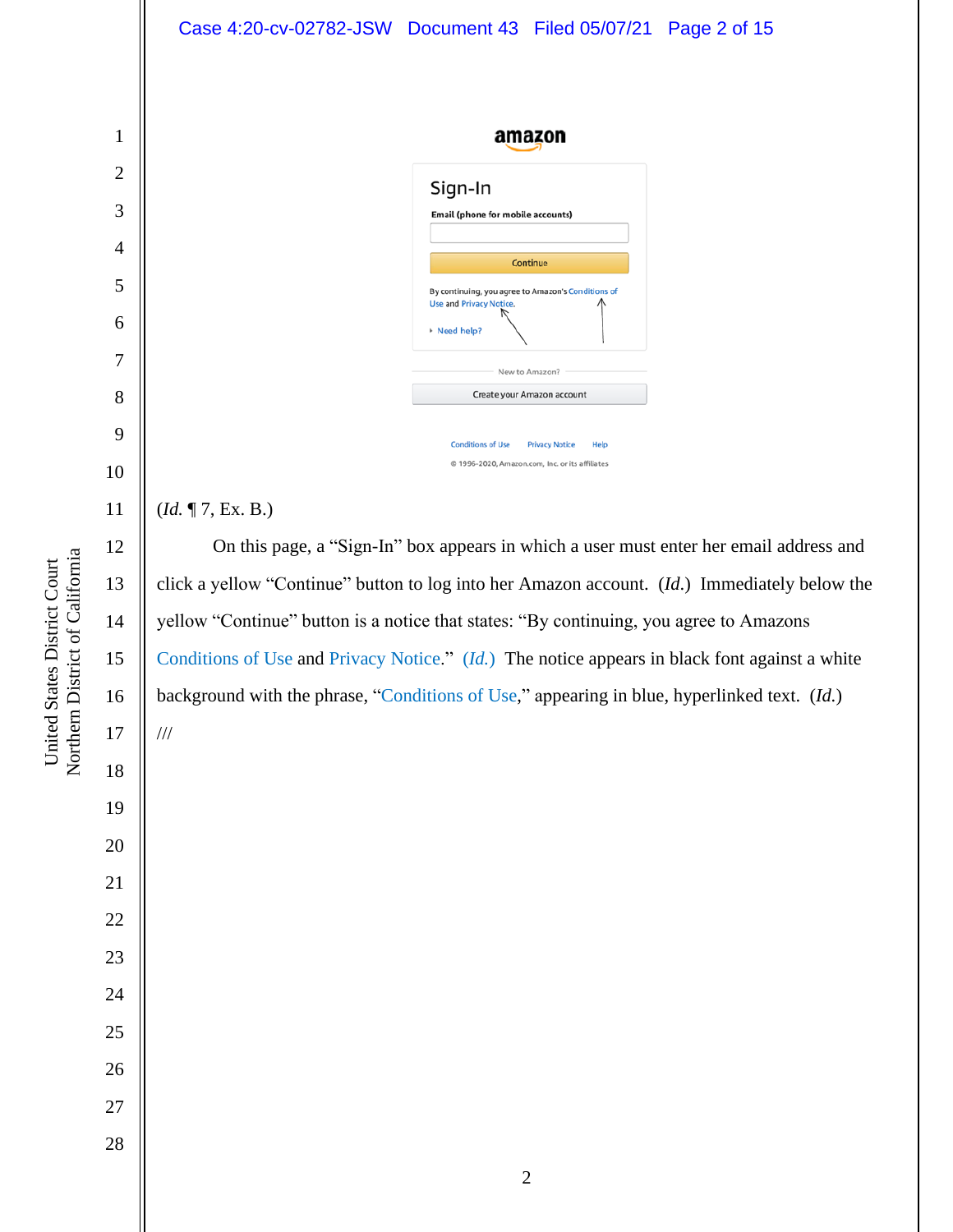The second circumstance in which Amazon makes its COUs available to a user is on its

1 2

checkout page:

3 amazon Checkout item) ≙ 4 1 Shipping Change Place your order address 5 By placing your order, you agree to Amazon's privacy notice and condit ns of use. 6 Change  $\overline{\mathbf{2}}$ Payment **Order Summary** method Items: \$8.99 7 Shipping & handling: \$0.00 Apply Total before tax: \$8.99 8 Estimated tax to be collected: \$0.85 3 Review items and shipping Order total: \$9.84 9 How are shipping costs calculated? Get a \$100 Amazon Gift Card instantly amazon *Prime* Prime shipping benefits have been applied to 10 upon approval for the Amazon Prime Store Card. See details and vour order. 1234 5676 1012 3456 restrictions. Leam more 11 Order now and we'll notify you by email when we have an estimated delivery date for this item. 12 Items shipped from Amazon.com Zodiac Flea & Tick Spray for Choose your Prime delivery option: 13 Dogs, Puppies, Cats, and 6-7 business days once shipped Kittens, 16-ounce FREE Prime Delivery \$8.99 Prime FREE Delivery 14 Qty:  $1 \vee$ Sold by: Amazon.com Services LLC 15 Add gift options 16 Order total: \$9.84 Place your order By placing your order, you agree to Amazon's privacy notice and conditions of 17 use. 18 Need help? Check our Help pages or contact us For an item sold by Amazon.com: When you click the "Place your order" button, we'll send you an email message 19 acknowledging receipt of your order. Your contract to purchase an item will not be complete until we send you an email notifying you that the item has been shipped. Important information about sales tax you may owe in your state 20 You may return new, unopened merchandise in original condition within 30 days of delivery. Exceptions and restrictions apply. See Amazon.com's Returns Policy. 21 Need to add more items to your order? Continue shopping on the Amazon.com homepage. (*Id.* ¶ 5, Ex. A.) 22 On this page, an "Order Summary" box appears to the right of the screen that contains a 23 yellow "Place your order" button a user must click to complete a purchase. (*Id.*) Directly beneath 24 that button is a notice: "By placing your order, you agree to Amazon's privacy notice and 25 conditions of use.<sup>"2</sup> (*Id.*) The phrase "conditions of use" appears in blue, underlined, and 26 27 <sup>2</sup> While the record shows that Amazon's COUs included an arbitration provision, it is 28 unclear whether this notice with the blue, hyperlinked COUs appeared on Amazon's login and 3

Northern District of California Northern District of California United States District Court United States District Court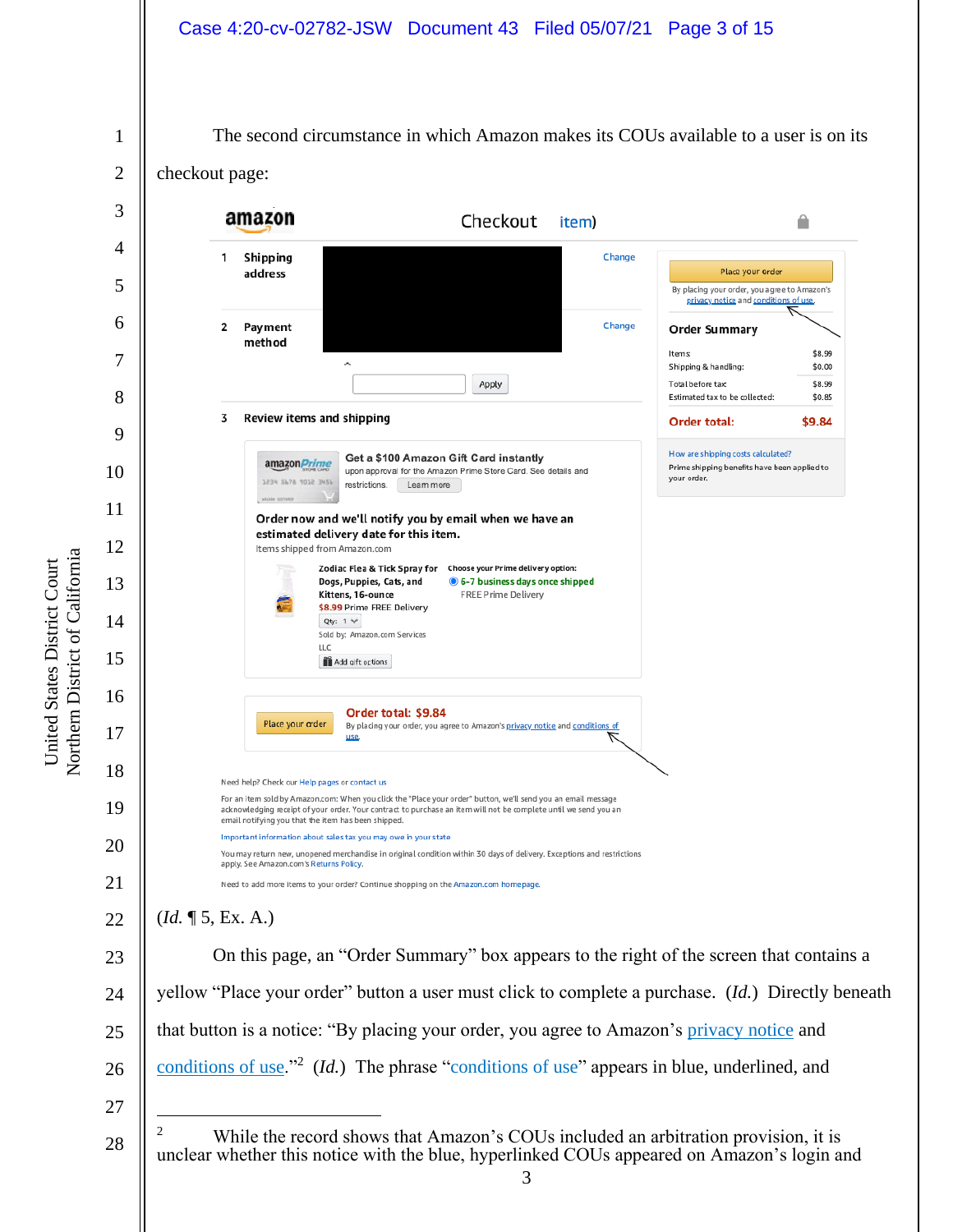hyperlinked text. (*Id.*) A second box appears towards the bottom of the checkout page, which contains the same yellow "Place your order" button and the same notice, which is placed immediately adjacent to the button. (*Id.*)

A user who clicks the hyperlinked COUs on either Amazon's login or checkout pages is given access to those terms. A disclaimer appears in large, bold font towards the top of the COUs that states: "**By using Amazon Services, you agree to these conditions. Please read them carefully.**" (*Id.*, Ex. C.) Below that notice are twenty-four separate sections covering different topics. (*Id.*) Relevant here is the eighteenth section labeled "**DISPUTES**," which contains the arbitration provision. (*Id.*) The arbitration provision states, in relevant part, that "**[a]ny dispute or claim relating in any way to your use of any Amazon Service, or to any products or services sold or distributed by Amazon or through Amazon.com will be resolved by binding arbitration, rather than in court**[.]" (*Id.*, Ex. C, at 4.)

The American Arbitration Association's ("AAA") rules, including the "Supplementary Procedures for Consumer-Related Disputes," are incorporated into the third paragraph of the arbitration provision. Those rules contain a delegation provision: "The arbitrator shall have the power to rule on his or her own jurisdiction, including any objections with respect to the existence, scope, or validity of the arbitration agreement or to the arbitrability of any claim or counterclaim." (*Id.*, Ex. D.) The AAA rules are not provided in the arbitration agreement but are accessible either on the AAA's website or by calling the AAA's toll-free number. (*Id.*, Ex. C.)

20 21 22 23 24 In April 2020, during the COVID-19 pandemic, Plaintiffs purchased various items using Amazon's website at prices that were higher than they were before the pandemic started. Put simply, Plaintiffs allege Amazon engaged in unlawful price gouging. Plaintiffs bring this putative class action against Amazon on behalf of themselves and others similarly situated for claims under California's Unfair Competition Law, negligence, and unjust enrichment.

25 26 Amazon now moves the Court to compel Plaintiffs to arbitrate their claims. The Court will address additional facts as necessary in the analysis.

27

28

checkout pages before Plaintiffs' purchases in April 2020.

1

2

3

4

5

6

7

8

9

10

11

12

13

14

15

16

17

18

19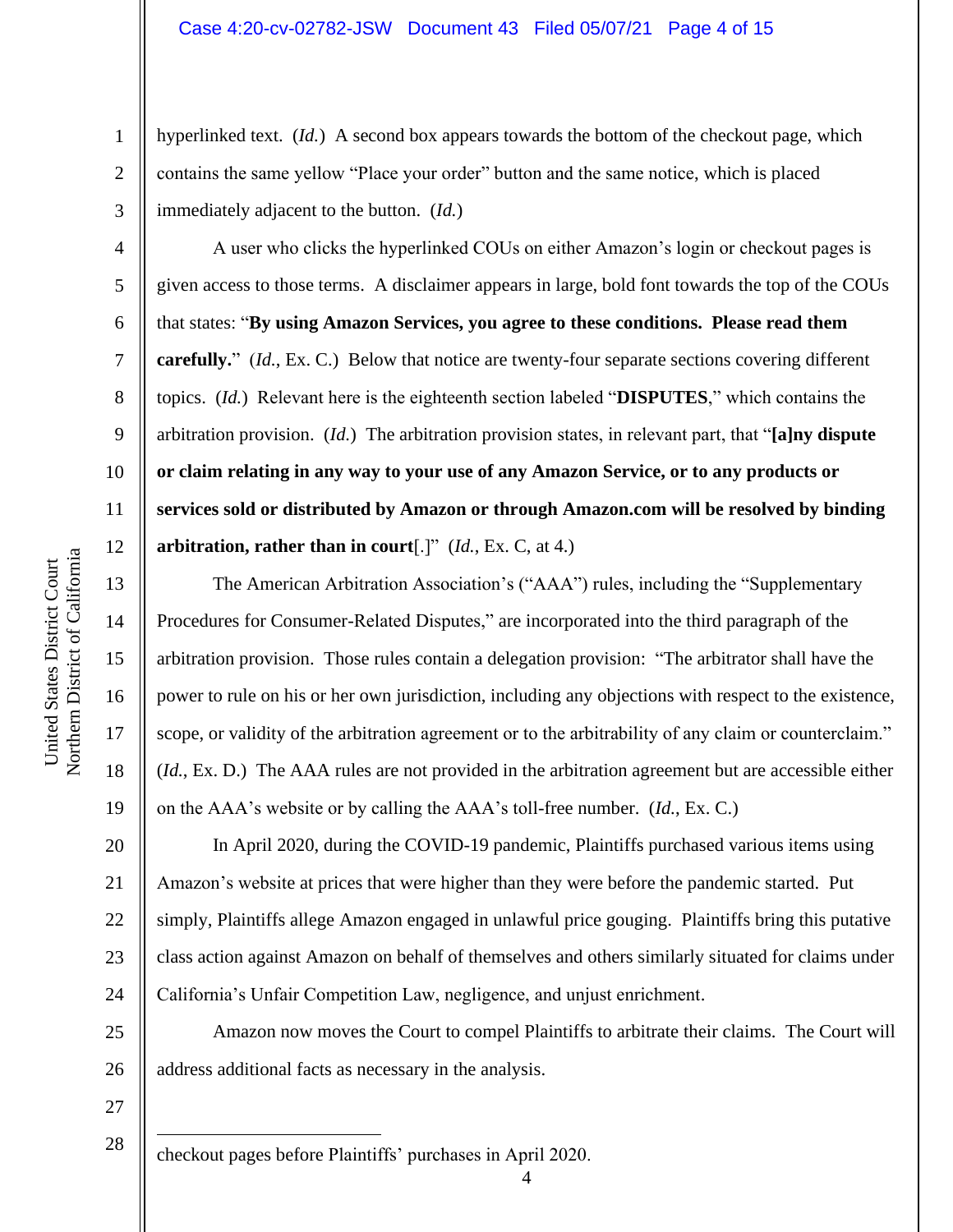## **ANALYSIS<sup>3</sup>**

## **A. Applicable Legal Standard.**

The Federal Arbitration Act ("FAA") provides that a written arbitration agreement "shall be valid, irrevocable, and enforceable, save upon such grounds as exist at law or in equity for the revocation of any contract." 9 U.S.C. § 2. A court must "stay judicial proceedings and compel arbitration of claims covered by a written and enforceable arbitration agreement." *Nguyen v. Barnes & Noble Inc.*, 763 F.3d 1171, 1175 (9th Cir. 2014) (citing 9 U.S.C. § 3)). "By its terms, the [FAA] leaves no place for the exercise of discretion by a district court[.]" *Dean Witter Reynolds, Inc. v. Byrd*, 470 U.S. 213, 218 (1985) (citing 9 U.S.C. §§ 3, 4)). The FAA reflects a "liberal federal policy favoring arbitration, and the fundamental principle that arbitration is a matter of contract." *AT & T Mobility LLC v. Concepcion*, 563 U.S. 333, 339 (2011) (internal quotation marks and citations omitted). A court's role is thus limited to determining two issues: "whether a valid arbitration agreement exists, and whether the agreement encompasses the disputes at issue." *Nguyen*, 763 F.3d at 1175. "If the response is affirmative on both counts, then the [FAA] requires the court to enforce the arbitration agreement in accordance with its terms." *Chiron Corp. v. Ortho Diagnostic Sys., Inc.*, 207 F.3d 1126, 1130 (9th Cir. 2000).

## **B. An Arbitration Agreement Exists Between Plaintiffs and Amazon.**

18 19 20 21 22 23 Amazon argues the Court must compel arbitration because the delegation provision is clear and unmistakable evidence of the parties' intent to arbitrate their claims and arbitrability. Plaintiffs disagree. They assert that before the Court can assess whether these issues were properly delegated, the Court must determine if an arbitration agreement exists. Plaintiffs contend no such agreement exists because they received no notice of the unilateral addition of the arbitration provision into Amazon's COUs.

25

24

1

2

3

4

5

6

7

8

9

10

11

12

13

14

15

16

<sup>26</sup> 27 28 3 In the Court's October 30, 2020 Order, the Court requested supplemental briefing fromt he parties on the question of whether this Court has subject matter jurisdiction under the Class Action Fairness Act ("CAFA"). (Dkt. No. 37.) Based on the parties' briefing, the Court concludes Plaintiffs have alleged sufficient facts to show that this Court has subject matter jurisdiction under CAFA.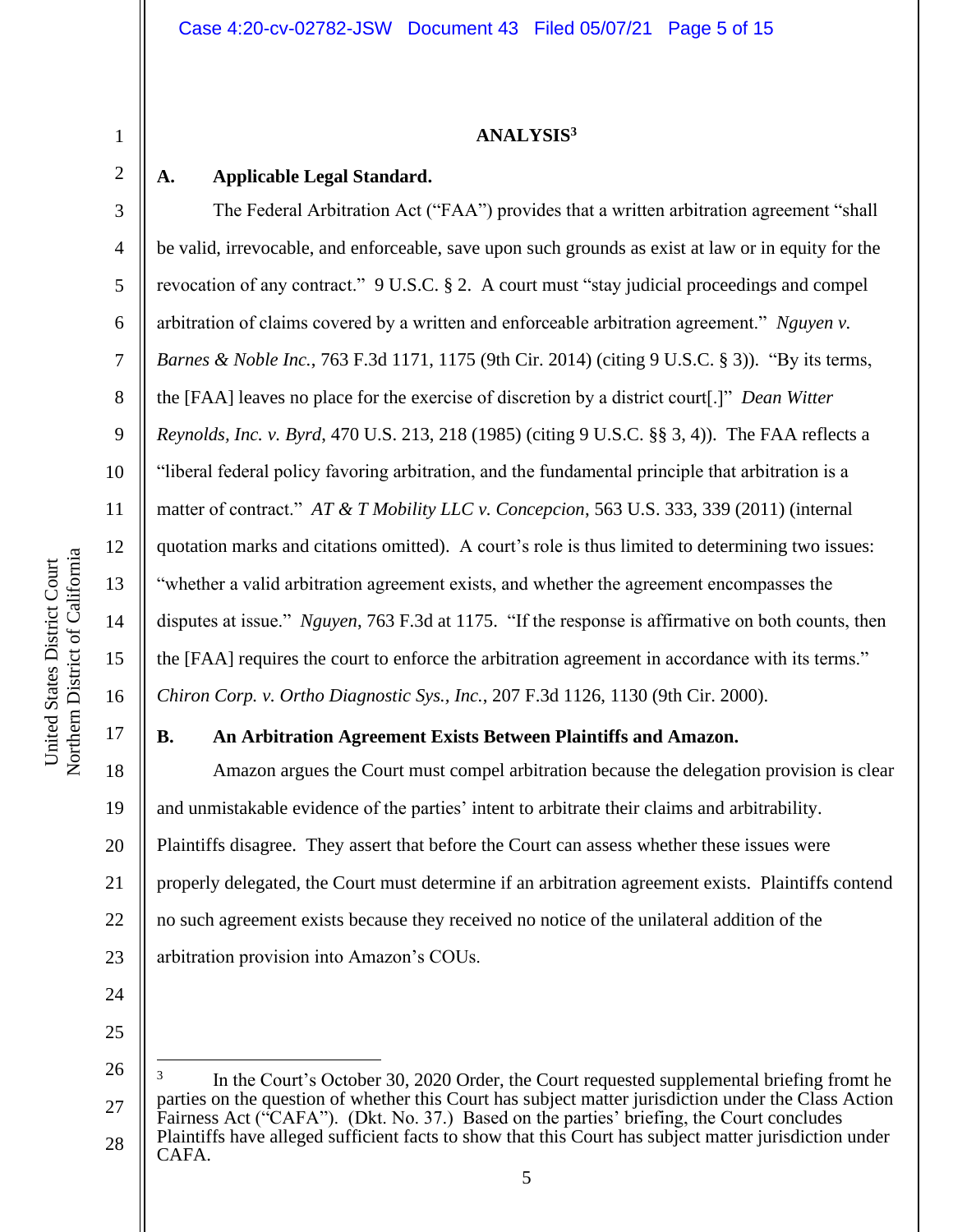1

2

3

4

5

6

7

8

#### **1. The Court Decides Whether an Arbitration Agreement Exists.**

While these arguments are seemingly straightforward, they implicate a nuanced issue. The delegation provision states that "[t]he arbitrator shall have the power to rule on his or her own jurisdiction, including any objections with respect to the *existence* . . . of the arbitration agreement[.]" (Jensen Decl., Ex. D) (italics added). The issue that arises is: Who decides whether an arbitration agreement exists—a court or an arbitrator—when a delegation provision submits the threshold question of existence to arbitration?

Generally, parties can agree to arbitrate threshold issues concerning the arbitration agreement because it "is simply an additional, antecedent agreement[.]" *Rent-A-Ctr., W., Inc. v. Jackson*, 561 U.S. 63, 70 (2010). However, a court should not "assume that the parties agreed to arbitrate arbitrability unless there is 'clear and unmistakable' evidence that they did so." *First Options of Chicago, Inc. v. Kaplan*, 514 U.S. 938, 944 (1995) (alterations omitted) (quoting *AT & T Techs., Inc. v. Commc'ns Workers of Am.*, 475 U.S. 643, 649 (1986)). Many courts, though not all, have held that the incorporation of the AAA consumer rules into an agreement is clear and unmistakable evidence of the parties' intent to arbitrate arbitrability. *See, e.g., JPay, Inc. v. Kobel*, 904 F.3d 923, 936-37 (11th Cir. 2018); *Chen v. Sierra Trading Post, Inc.*, No. 2:18-cv-1581-RAJ, 2019 WL 3564659, at \*4 (W.D. Wash. Aug. 6, 2019); *Cordas v. Uber Techs., Inc.*, 228 F. Supp. 3d 985, 992 (N.D. Cal. 2017); *cf. Brennan v. Opus Bank*, 796 F.3d 1125, 1130 (9th Cir. 2015) (incorporation of the AAA rules into an *employment* contract constituted "clear and unmistakable evidence that contracting parties agreed to arbitrate arbitrability")).

While parties can typically delegate threshold issues such as *validity* and *scope*, a party who "contests the making of a contract containing an arbitration provision cannot be compelled to arbitrate the threshold issue of the *existence* of an agreement to arbitrate. Only a court can make that decision." *Three Valley Mun. Water Dist. v. E.F. Hutton & Co., Inc.*, 925 F.2d 1136, 1140- 1141 (9th Cir. 1991). Indeed, Section 4 of the FAA mandates a court be satisfied that an arbitration agreement exists before compelling arbitration. 9 U.S.C. § 4 ("[U]pon being satisfied that the making of the agreement for arbitration . . . is not in issue, the court shall make an order directing the parties to proceed to arbitration in accordance with the terms of the agreement.")).

28

19

20

21

22

23

24

25

26

27

Northern District of California Northern District of California United States District Court United States District Court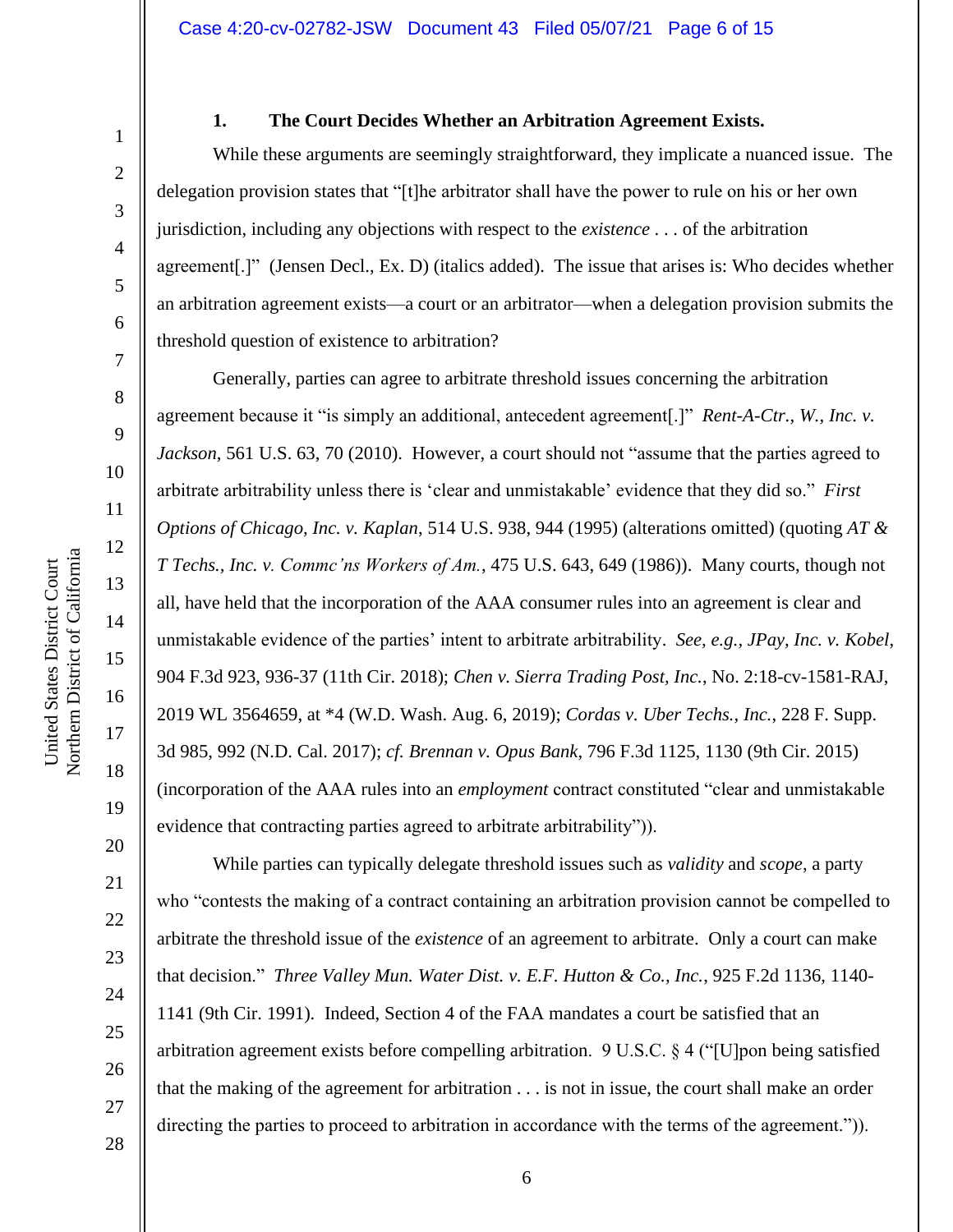#### Case 4:20-cv-02782-JSW Document 43 Filed 05/07/21 Page 7 of 15

1

2

3

4

5

6

7

8

9

10

11

12

13

14

15

16

17

18

19

20

21

22

23

24

Numerous circuit and district courts that have addressed the same issue have reached the same conclusion. *See, e.g., MZM Constr. Co., Inc. v. New Jersey Building Laborers Statewide Benefit Funds*, 974 F.3d 386, 402 (3d Cir. 2020); *In re: Automotive Parts Antitrust Litig.*, 951 F.3d 377, 385-86 (6th Cir. 2020); *Berkeley Cty. Sch. Dist. v. Hub Int'l Ltd.*, 944 F.3d 225, 234 (4th Cir. 2019); *Lloyd's Syndicate 457 v. FloaTEC, L.L.C.*, 921 F.3d 508, 514-16 (5th Cir. 2019); *Nebraska Mach. Co. v. Cargotec Sols., LLC*, 762 F.3d 737 & n. 2 (8th Cir. 2014); *Taboada A. v. AmFirst Ins. Co.*, No. 3:18CV883TSL-RHW, 2019 WL 3604613, at \*3 (S.D. Miss. Aug. 6, 2019); *CCC Info. Servs. Inc. v. Tractable Inc.*, No. 18 C 7246, 2019 WL 2011092, at \*2 (N.D. Ill. May 7, 2019); *King v. AxleHire, Inc.*, No. 18-cv-01621-JD, 2019 WL 1925493, at \*2 (N.D. Cal. Apr. 30, 2019); *Olivas v. Hertz Corp.*, No. 17-cv-01083-BAS-NLS, 2018 WL 1306422, at \*4-5 (S.D. Cal. Mar. 12, 2018); *Compere v. Nusret Miami, LLC*, 396 F. Supp. 3d 1194, 1200 (S.D. Fla. 2019).

The Court thus concludes that it is for a court to decide whether an arbitration agreement exists even where a delegation provision submits this issue to an arbitrator.

### **2. An Arbitration Agreement Exists Between Plaintiffs and Amazon.**

The issue remains: Does an arbitration agreement exist between Plaintiffs and Amazon? As the moving party, Amazon bears the burden of proving an arbitration agreement exists by a preponderance of the evidence. *Norcia v. Samsung Telecomms. Am., LLC*, 845 F.3d 1279, 1283 (9th Cir. 2017) (quoting *Knutson v. Sirius XM Radio Inc.*, 771 F.3d 559, 565 (9th Cir. 2014)). To determine whether the parties agreed to arbitrate, the Court applies ordinary state-law principles that govern contract formation. *First Options*, 514 U.S. at 944. Under Washington law, "[m]utual assent of the parties is an essential element" to form an agreement to arbitrate. *Olson v. The Bon, Inc.*, 183 P.3d 359, 362 (Wash. Ct. App. 2008). "Mutual assent is gleaned from outward manifestations and circumstances surrounding the transaction." *Burnett v. Pagliacci Pizza, Inc.*, 470 P.3d 486, 492 (Wash. 2020).

25 26 27 28 "In the context of an electronic consumer transaction, the occurrence of mutual assent ordinarily turns on whether the consumer had reasonable notice of the merchant's terms of service agreement." *Chen*, 2019 WL 3564659, at \*2 (citing *Nguyen*, 763 F.3d at 1177)). "To meet the reasonable notice threshold, the user must have actual or constructive notice of the terms of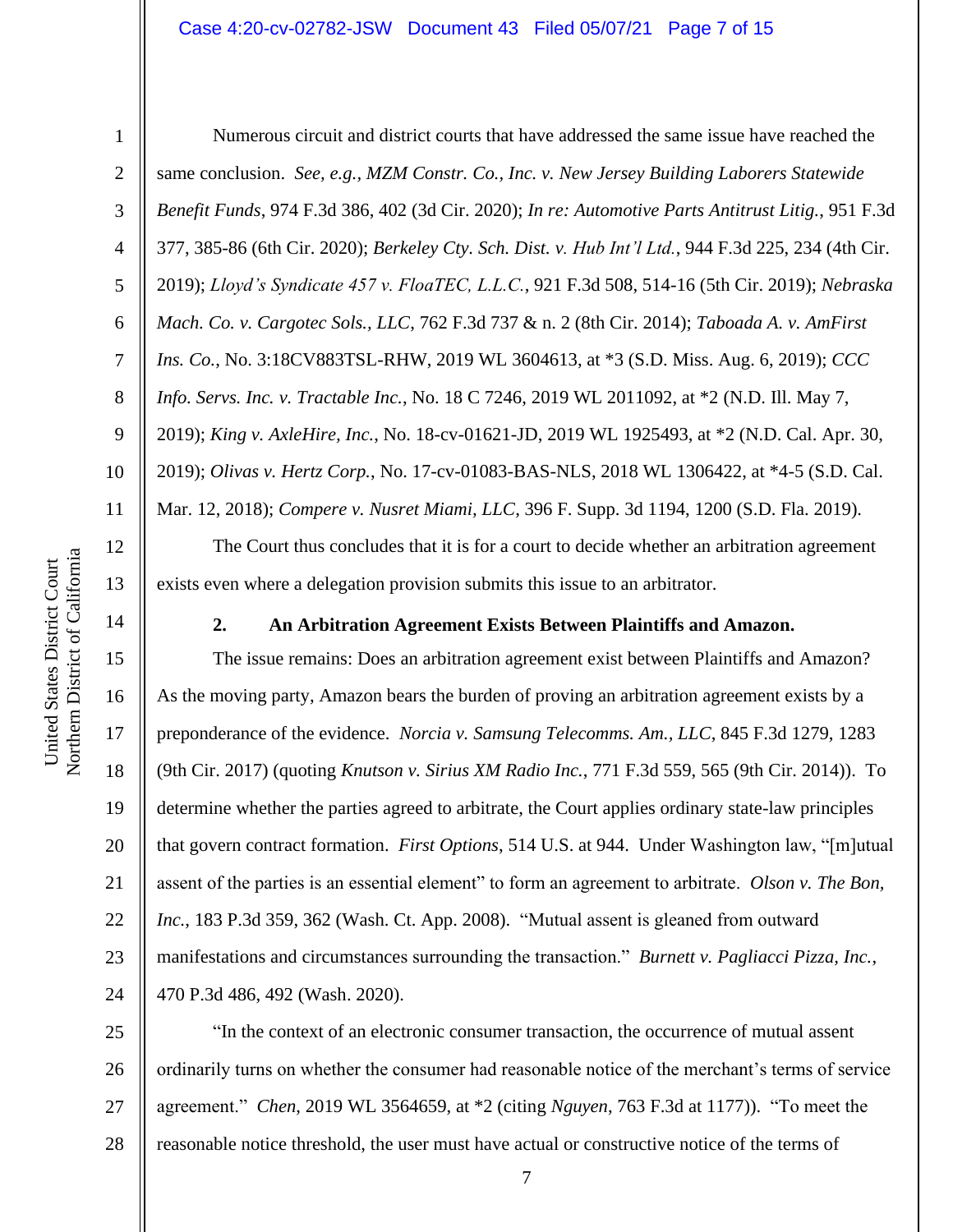#### Case 4:20-cv-02782-JSW Document 43 Filed 05/07/21 Page 8 of 15

1

2

3

4

5

6

7

8

9

10

11

12

13

14

15

16

17

18

19

20

21

service on the website. Constructive notice occurs when the consumer has inquiry notice of the terms of service, like a hyperlinked alert, and takes an affirmative action to demonstrate assent to them." *Id.* (citing *Nguyen*, 763 F.3d at 1176)). Whether a reasonable user would have constructive notice of a website's terms of service largely depends on "the conspicuousness and placement of the ["Conditions of Use"] hyperlink, other notices given to users of the terms of use, and the website's general design[.]" *Nguyen*, 763 F.3d at 1177.

The way in which Amazon presents its COUs on its login and checkout pages resembles what courts have termed: "modified" clickwrap agreements.<sup>4</sup> Under these agreements, users are notified of the existence of the website's terms of use and advises a user that by making some type of affirmative act, often by clicking a button, she is agreeing to the terms of service. *Meyer v. Uber Techs., Inc.*, 868 F.3d 66, 75-76 (2d Cir. 2017); *Peter v. Doordash, Inc.*, 445 F. Supp. 3d 580, 585 (N.D. Cal. 2020). Courts have found these types of agreements valid "where the existence of the terms was reasonably communicated to the user." *Meyer*, 868 F.3d at 76 (collecting cases); *see, e.g., Crawford v. Beachbody, LLC*, No. 14cv1583-GPC(KSC), 2014 WL 6606563, at \*3 (S.D. Cal. 2014) (terms were blue and hyperlinked); *Fteja v. Facebook, Inc.*, 841 F. Supp. 2d 829, 835 (S.D.N.Y. 2012) (terms were underlined and hyperlinked); *Swift v. Zynga Game Network*, 805 F. Supp. 2d 904, 911 (N.D. Cal. 2011) (terms were blue and hyperlinked); *Cairo, Inc. v. Crossmedia Servs., Inc.*, No. 04-cv-04825-JW, 2005 WL 756610, at \*2 (N.D. Cal. Apr. 1, 2005) (terms were underlined and hyperlinked). By contrast, courts are less willing to find a user is placed on inquiry notice when the terms are less conspicuous. *See, e.g., Colgate v. JUUL Labs, Inc.*, 402 F. Supp. 3d 728, 764-65 (N.D. Cal. 2019) (collecting cases)).

22 23 24 25 26 Amazon argues Plaintiffs received constructive notice of and assented to Amazon's revised COUs each time they logged into their accounts and made purchases using Amazon's website. The Court begins with Amazon's login page. On this page, a conspicuous notice is placed directly beneath the yellow "Continue" button that a user must click to log into one's account. That notice unambiguously states: "By continuing, you agree to Amazon's Conditions of Use and Privacy

27

Some courts also refer to these type of agreements as "hybrid design" or "sign-in wrap" agreements. *Colgate*, 402 F. Supp. 3d at 763.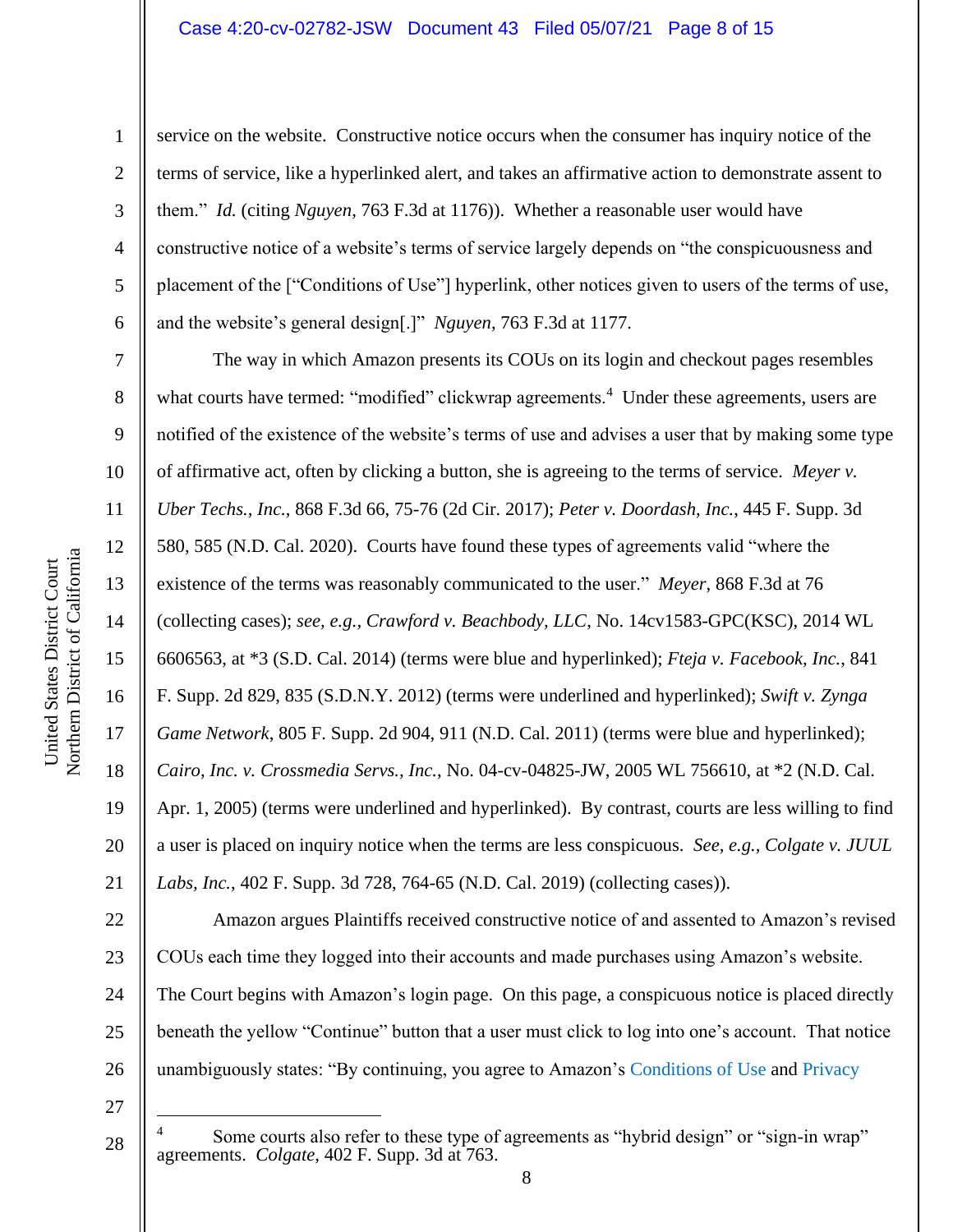Northern District of California Northern District of California United States District Court United States District Court

9

10

11

12

13

14

15

16

17

18

1 2 3 4 5 6 7 8 Notice." The notice appears in black font against a white background with the phrase, "Conditions of Use," in blue, hyperlinked text. Moreover, very minimal text or imagery appears on the same page. Based on these facts, the Court finds that a reasonable user would be placed on constructive notice of Amazon's revised COUs. Nevertheless, the Court cannot conclude that Plaintiffs received reasonable notice under these circumstances because Amazon neither offers evidence that Plaintiffs logged into their accounts, nor is it clear whether the image of the login page Amazon provided accurately reflects the login page Plaintiffs would have encountered when they supposedly logged into their accounts. (*See* Jensen Decl. ¶ 7.)

Amazon's reliance on its checkout page fares better. There, two conspicuous notices are placed immediately adjacent to either yellow "Place your order" buttons. Like the login page, the notice unambiguously states: "By placing your order, you agree to Amazon's privacy notice and conditions of use." Again, the notice appears in black font against a white background with the phrase, "conditions of use," appearing in blue, underlined, and hyperlinked text. A reasonable user can then access and review Amazon's revised COUs, including the arbitration provision at issue here. This is the exact layout of the checkout page Plaintiffs would have encountered when making their purchases in April 2020. (Jensen Decl. ¶ 8.) When a user accessed Amazon's COUs,an apparent disclaimer appears in bold font cautioning: "**By using Amazon Services, you agree to these conditions. Please read them carefully.**" (*Id.*, Ex. C.)

19 20 21 22 23 24 25 Courts have repeatedly held that Amazon's layout of its checkout page provides constructive notice to its users of the COUs. *See, e.g., Payne v. Amazon.com, Inc.*, C.A. No. 2:17 cv-2313-PMD, 2018 WL 4489275, at \*8 (D.S.C. July 25, 2018); *McKee v. Audible, Inc.*, CV 17- 1941-GW(Ex), 2017 WL 7388530, at \*14 (C.D. Cal. Oct. 26, 2017); *Fagerstrom v. Amazon.com, Inc.*, 141 F. Supp. 3d 1051, 1069 (S.D. Cal. 2015); *Ekin v. Amazon Services, LLC*, 84 F. Supp. 3d 1172, 1175 (W.D. Wash. 2014); *Ranazzi v. Amazon.com, Inc.*, 46 N.E.3d 213, 217-18 (Ohio Ct. App. 2015).

26 27 Accordingly, based on this record, the Court finds Plaintiffs received constructive notice of and assented to Amazon's revised COUs, including the arbitration provision, when they made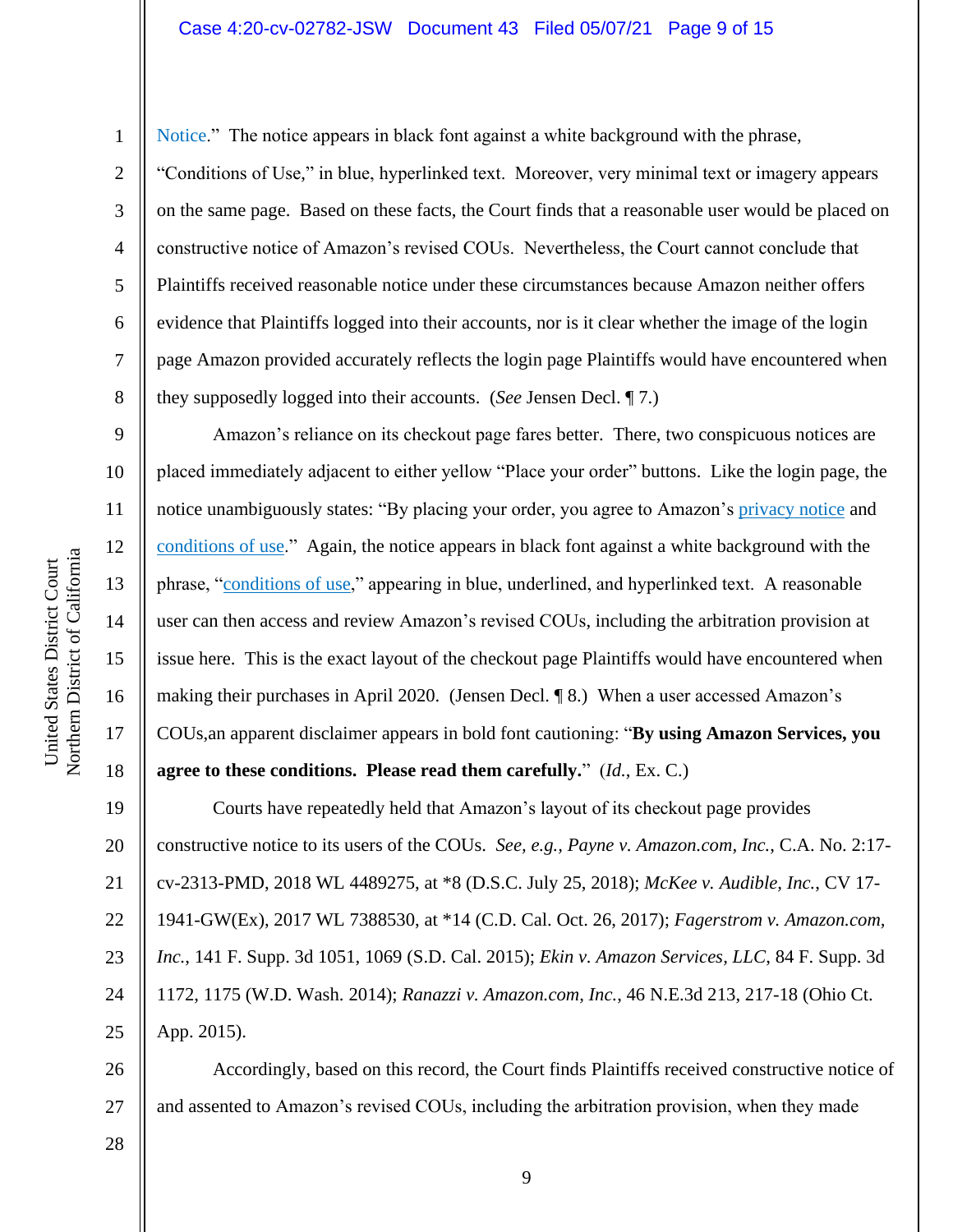1 their purchases in April 2020. 5

2

3

4

5

6

7

8

9

10

11

12

13

14

15

17

18

19

21

23

Plaintiffs nevertheless argue they did not receive notice because Amazon did not provide a separate communication that notified them that the arbitration provision was added to the COUs. In support of this proposition, Plaintiffs cite *Trudeau v. Google LLC*, 349 F. Supp. 3d 869 (N.D. Cal. 2018), *Plazza v. Airbnb, Inc.*, 289 F. Supp. 3d 537 (S.D.N.Y. 2018), and *Hart v. Charter Commc'ns, Inc.*, No. SA CV 17-0556-DOC (RAOx), 2017 WL 6942425, at \*1 (C.D. Cal. Nov. 8, 2017). In each of these cases, the courts found that the plaintiffs received constructive notice based on some separate, additional communication that notified a user of a change to the website's terms of services. *See Trudeau*, 349 F. Supp. 3d at 845 (extensive notice campaign); *Plazza*, 289 F. Supp. 3d at 544-45 (email notice); *Hart v. Charter Commc'ns, Inc.*, 2017 WL 6942425, at \*4 (written mail notice)). But, as Amazon persuasively points out, all these cases establish is that constructive notice can be achieved in many ways. They do not, however, undermine the efficacy of the notice on Amazon's checkout page.

16 20 22 24 The Court also finds unpersuasive Plaintiffs' reliance on *Gaglidari v. Denny's Rests., Inc.*, 815 P.2d 1362 (Wash. 1991) and *Burnett v. Pagliacci Pizza, Inc.*, 470 P.3d 486 (Wash. 2020). In *Gaglidari*, a former employee sued her employer, arguing she was wrongfully terminated for fighting while off duty, in violation of her employee handbook. 815 P.2d at 1364. When the former employee was hired, she was given an earlier version of the employee handbook that made fighting while on duty a terminable act. *Id.* The employer unilaterally revised the employee handbook that allowed it to terminate an employee for fighting, regardless of whether an employee was on or off duty. *Id.* at 1367. The former employee knew a revised employee handbook existed, but the employer never gave her the revised handbook, and she never signed for one. *Id.* Nevertheless, the employer argued the former employee had reasonable notice of the terms of the revised handbook because new employees often left the revised handbook in the employees' lounge, and she should have known of the changes. *Id.* Rejecting the employer's argument, the

26

<sup>27</sup> 28 <sup>5</sup> Amazon also relies on purchases Plaintiffs made between 2011 through 2020. In light of the Court's ruling, the Court need not determine whether Plaintiffs received reasonable notice and assented to Amazon's revised COUs for their remaining purchases.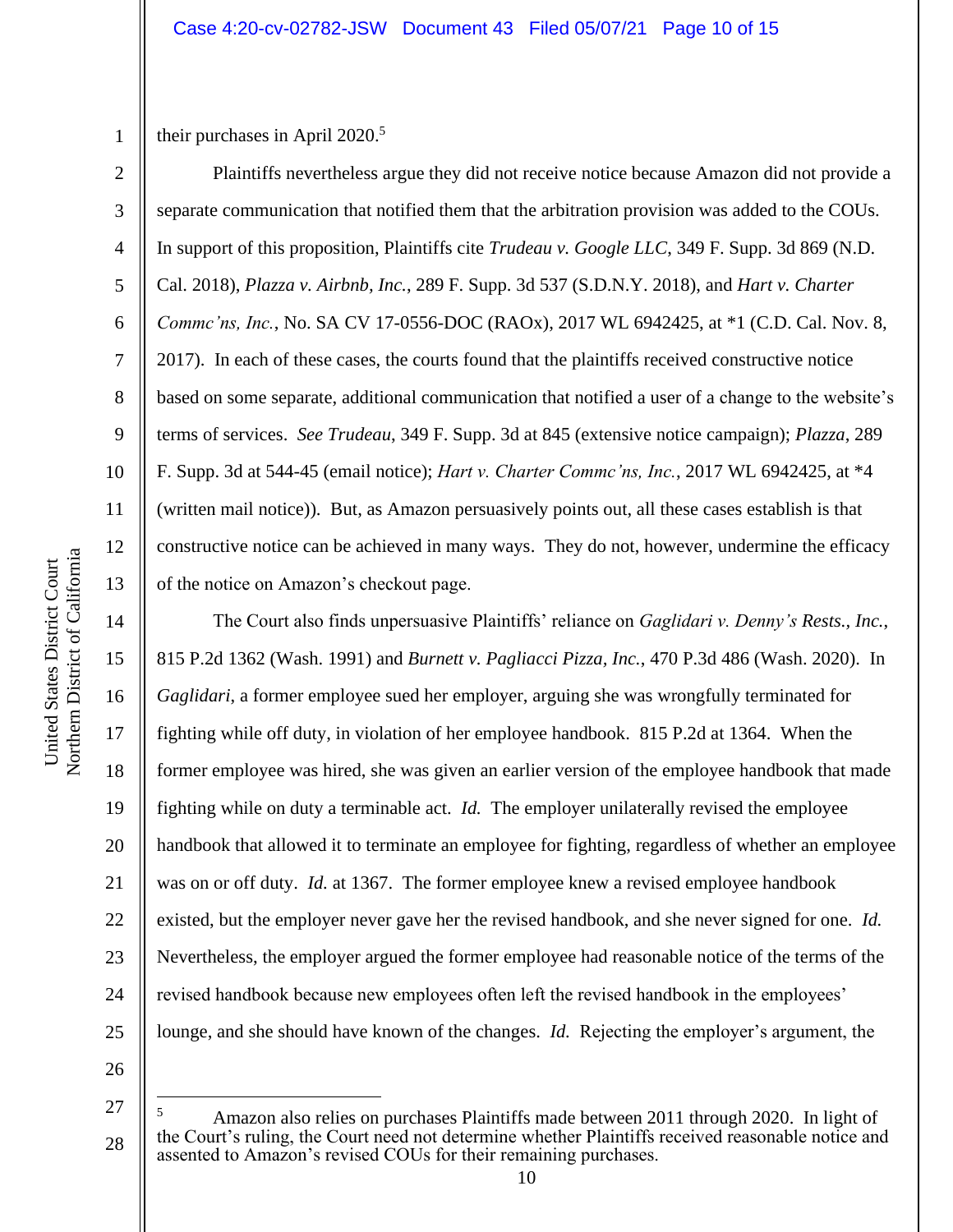#### Case 4:20-cv-02782-JSW Document 43 Filed 05/07/21 Page 11 of 15

Washington Supreme Court held the employer failed to give the former employee reasonable notice of terms of the revised handbook. *Id.* Although the employee knew a revised handbook existed, the court explained, "she never received nor signed for one." *Id.* The court further reasoned that it would be "wholly fortuitous," that the revised handbook would be left in the lounge and actually read by the former employee. *Id.*

In *Burnett*, the employer gave the plaintiff an employment agreement who was compelled to sign it immediately. 470 P.3d at 489. The employment agreement did not mention arbitration. *Id.* The employee was also given a separate document titled, "Little Book of Answers," that he did not have an opportunity to read through. *Id.* Unknown to the employee, by signing the employment agreement, he purportedly agreed to the terms of the Little Book of Answers and its arbitration provision. *Id.* A lawsuit ensued, and the employer moved to compel arbitration. *Id.* at 490.

The Washington Supreme Court held the parties did not agree to arbitrate because the employee had no notice of the arbitration provision when he signed the employment agreement. *Id.* at 491. "[A]n arbitration provision included in an employee handbook is enforceable," the court noted, "only if the employee is given explicit notice about such provision." *Id.* at 492. The court found, in part, hat a reasonable person could not find that the employee agreed to arbitrate by signing the employment agreement given the agreement never mentioned arbitration. *Id.* at 491- 92.

20 21 22 23 24 25 26 27 28 The Court does not read *Gaglidari* or *Burnett* for the proposition that Amazon must provide a separate, additional communication of its unilateral addition of the arbitration provision to its COUs. Rather, these cases simply reaffirm that the standard for apprising a person of a unilateral change to a contract is "reasonable notice." With the reasonable notice standard in mind, this case is distinguishable from both *Gaglidari* and *Burnett*. Plaintiffs here were given hyperlinked access to Amazon's revised COUs on the checkout page. Had they inquired further Plaintiffs would have discovered that the COUs contained an arbitration provision under the section labeled "DISPUTES." Plaintiffs were given ample opportunity to review Amazon's COUs before making their purchases, and they manifested their asset to its terms by clicking the "Place

1

2

3

4

5

6

7

8

9

10

11

12

13

14

15

16

17

18

19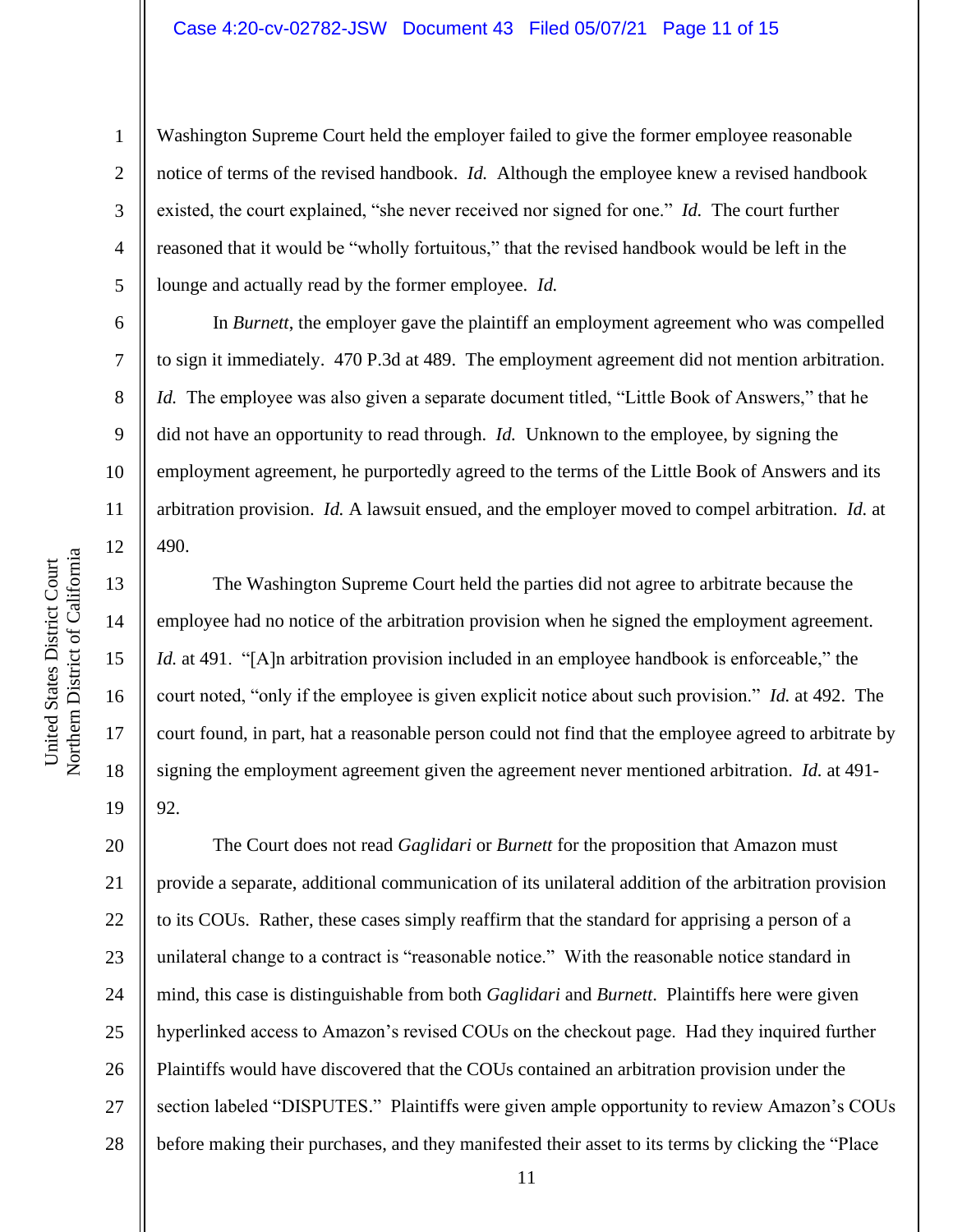your order" button. This does not resemble the situations in *Gaglidari* and *Burnett* where the employees did not receive the revised terms, did not have an opportunity to review them, or both.

Accordingly, the Court concludes Plaintiffs received constructive notice of the arbitration agreement and assented to its terms by clicking the "Place Your Order" button when they purchased their items. Therefore, an arbitration agreement exists between Plaintiffs and Amazon.

### **C. The Delegation Provision "Clearly and Unmistakably" Submits Plaintiffs' Claims and Threshold Issues of Arbitrability to the Arbitrator.**

Satisfied that an arbitration agreement exists between Plaintiffs and Amazon, Plaintiffs now "bear the burden of showing the arbitration clause is inapplicable or unenforceable." *Otis Hous. Ass'n, Inc. v. Ha*, 201 P.3d 309, 587 (Wash. 2009). Plaintiffs' remaining arguments fall into two categories: challenges to the validity of the arbitration agreement, and challenges to the validity of the delegation provision.

Before the Court can reach Plaintiffs' former argument, the Court must first determine whether the parties clearly and unmistakably delegated such issues to the arbitrator. *See Henry Schein, Inc. v. Archer and White Sales, Inc.*, 139 S. Ct. 524, 530 ("[I]f the agreement delegates the arbitrability issue to an arbitrator, a court may not decide the arbitrability issue.")).

Plaintiffs argue the delegation provision is invalid for two reasons. Plaintiffs first contend that only sophisticated parties can form an agreement to arbitrate arbitrability through incorporation of the AAA rules. The Ninth Circuit has held that the "incorporation of the AAA rules constitutes clear and unmistakable evidence that contracting parties agreed to arbitrate arbitrability." *Brennan*, 796 F.3d at 1130. Although the Ninth Circuit limited its holding to arbitration agreements involving sophisticated parties, it further noted that "our holding does not foreclose the possibility that this rule could also apply to unsophisticated parties[.]" *Id.* at 1130- 31; *see also Galilea, LLC v. AGCS Marine Ins. Co.*, 879 F.3d 1052, 1062 (9th Cir. 2018) (same). Since *Brennan*, courts have been split on this issue. *Compare Eiess v. USAA Fed. Sav. Bank*, 404 F. Supp. 3d 1240, 1253 (N.D. Cal. 2019) ("However, the majority of the lower courts in the Ninth Circuit have 'held that incorporation of the AAA rules was insufficient to establish delegation in consumer contracts involving at least one unsophisticated party.'") (quoting *Ingalls v. Spotify* 

United States District Court

Northern District of California United States District Court

1

2

3

4

28

19

20

21

22

23

24

25

26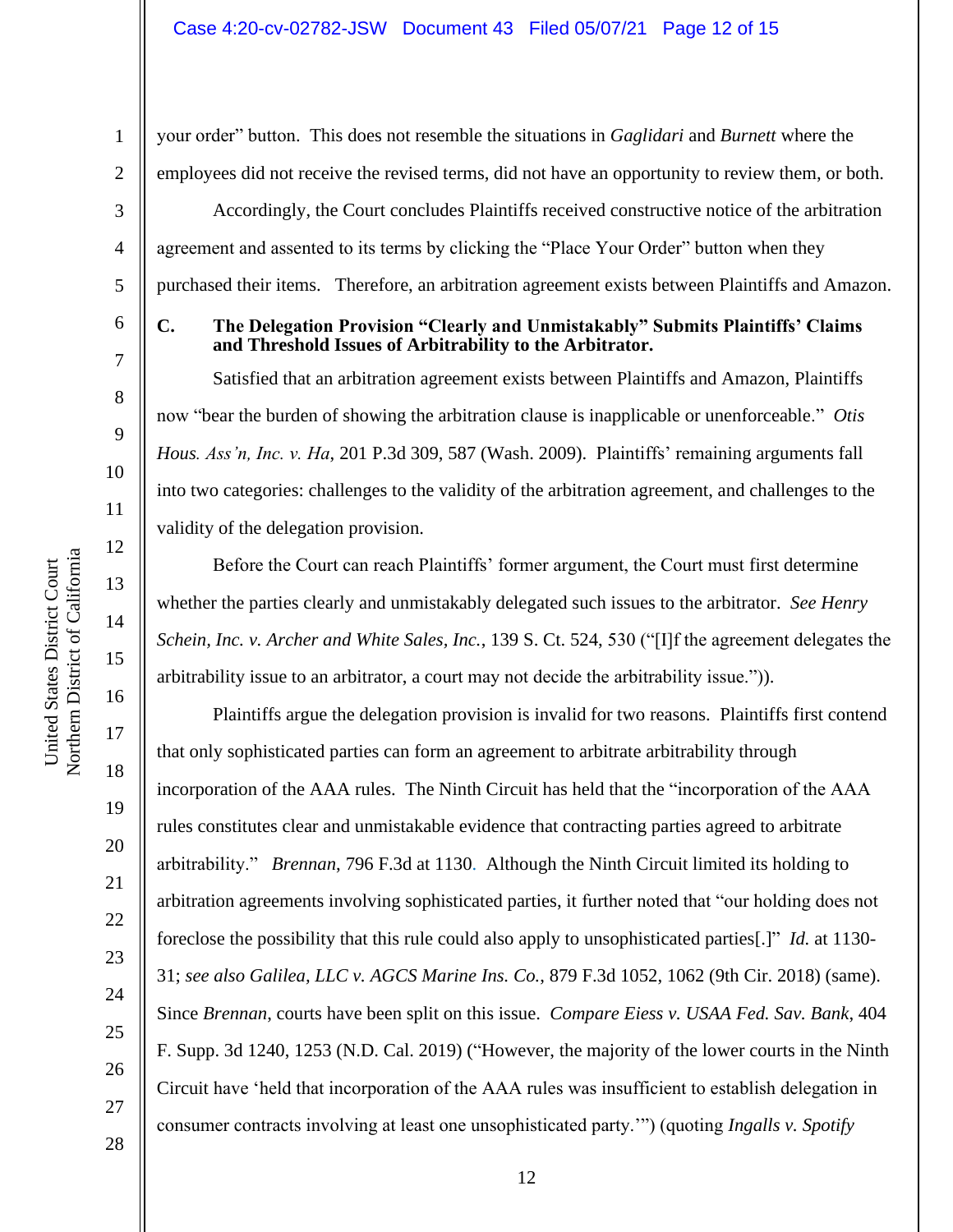1 2 3 4 5 6 7 8 9 10 11 12 13 14 15 16 17 18 19 20 21 22 23 24 25 26 27 28 *USA, Inc.*, No. C 16-03533 WHA, 2016 WL 6679561, at \*4 (N.D. Cal. Nov. 14, 2016), *McLellan v. Firtbit, Inc.*, No. 3:16-cv-00036-JD, 2017 WL 4551484, at \*2 (N.D. Cal. Oct. 11, 2017) ("The 'greater weight of authority has concluded that the holding of *Opus Bank* applies similarly to nonsophisticated parties.'") (quoting *Miller v. Time Warner Cable Inc.*, No. 8:16-cv-00329-CAS (ASx), 2016 WL 7471302, at \*5 (C.D. Cal. Dec. 27, 2016)). The Court agrees with those courts that have held incorporation of the AAA rules constitutes clear and unmistakable evidence of the parties' intent to arbitrate arbitrability, regardless of the parties' relative sophistication.<sup>6</sup> Accordingly, the Court finds the incorporation of the AAA rules into Amazon's COUs evidences a clear and unmistakable evidence of the parties' intent to arbitrate arbitrability. Plaintiffs' argument poses an additional practical issue. As one district court explained: The factors that might make someone "sophisticated" are poorly suited to a standard definition that parties can rely upon to avoid uncertainty or surprise in the meaning of the instrument they signed. A party-by-party assessment of sophistication under some loose amalgam of personal education, line of work, professional knowledge, and so on would undermine contract expectations in potentially random and inconsistent ways. Applying such an individualized inquiry in the class action context would likely raise additional problems. *McLellan*, 2017 WL 4551484, at \*3. Plaintiffs also argue that incorporation of the delegation provision is procedurally unconscionable because it is difficult to locate. The Court agrees that Amazon's arbitration provision is not a model of clarity, but it provides enough information to allow a user to locate and review the delegation provision contained in the AAA rules. Amazon's arbitration provision states that "[t]he arbitration will be conducted by the [AAA rules], including the AAA's Supplementary Procedures for Consumer-Related Disputes." (Jensen Decl., Ex. C.) While Amazon does not provide those rules in the arbitration provision, it notifies a user that she can access the AAA rules on the AAA's webpage or by calling its toll-free number. (*See id.*) When 6 In an unpublished memorandum, the Ninth Circuit held that the incorporation of the AAA rules evidenced the parties' intent to arbitrate arbitrability, even where the plaintiffs were teenage children. *G.G. v. Valve Corp.*, 799 F. App'x 557, 558 (9th Cir. 2020).

Northern District of California Northern District of California United States District Court United States District Court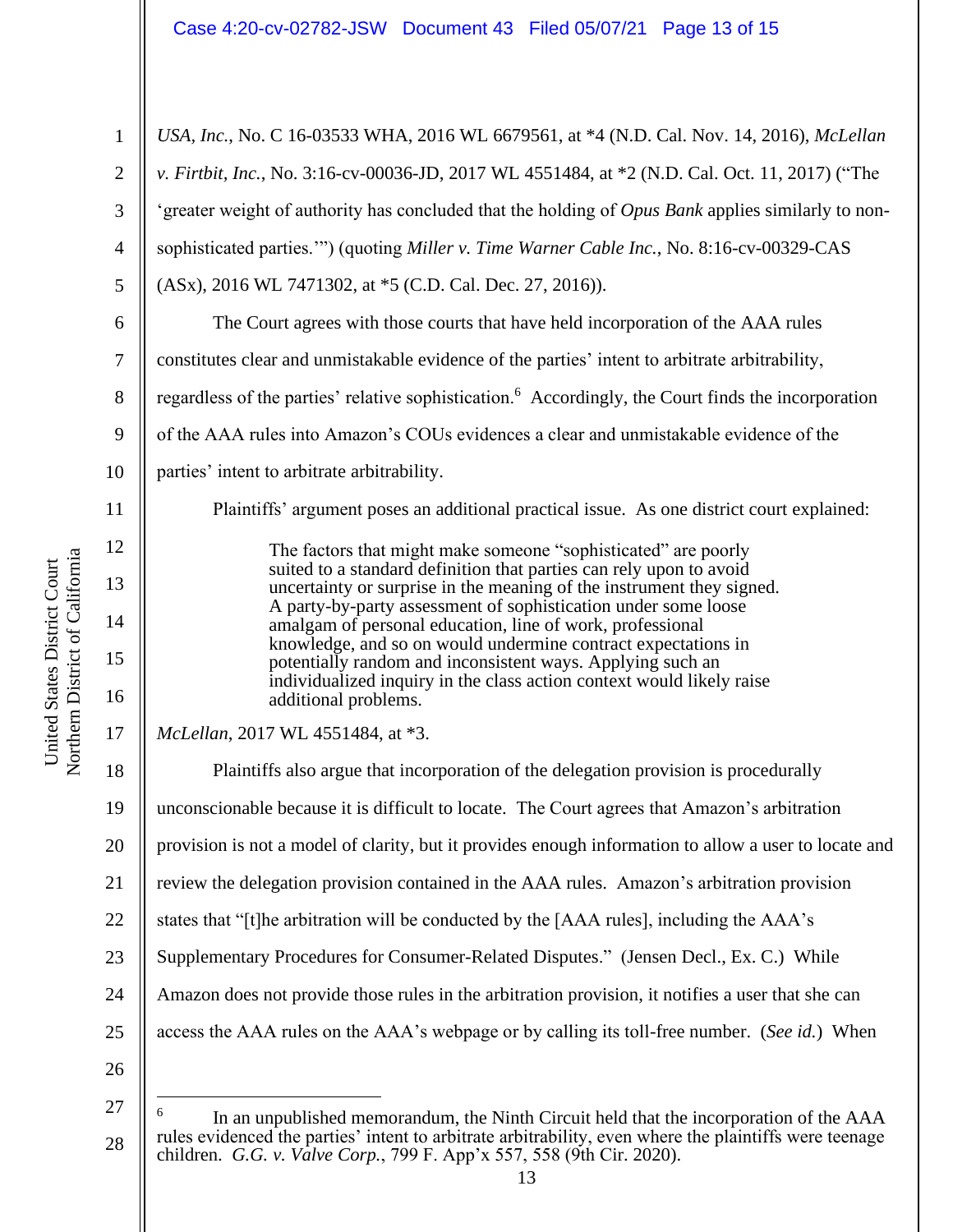#### Case 4:20-cv-02782-JSW Document 43 Filed 05/07/21 Page 14 of 15

Northern District of California Northern District of California United States District Court United States District Court

17

18

19

20

21

25

26

1 2 3 4 5 6 7 8 9 10 11 12 13 14 15 16 an Amazon user inputs the webpage Amazon provided, she is brought to the AAA's main webpage; she is not, however, directed automatically to the rules relevant to the dispute. (*See* Dkt. No. 29, Declaration of Steve W. Berman ("Berman Decl."), Ex. A.) At the top of the main page, there is a section clearly labeled "Rules, Forms & Fees." (*Id.*, Ex. B.) On the "Rules, Forms & Fees" page, a heading appears in bold, red, and capitalized font: "**MOST VIEWED**." (*Id.*) Seven sets of rules appear in this section, one of which is the "Consumer Arbitration Rules." (*Id.*)A reasonable consumer would assume the "Consumer Arbitration Rules" are the "Supplementary Procedures for Consumer-Related Disputes" referenced in Amazon's COUs. *See also Fagerstrom*, 141 F. Supp. 3d at 1070 ("A reasonable consumer would assume that the "*Consumer*  Arbitration Rules" apply, particularly given Amazon's reference to the AAA's 'Supplementary Procedures for *Consumer-Related* Disputes' in the Agreement.")). Indeed, a consumer who reads the very first rule of the Consumer Arbitration Rules would come to discover that these are the exact rules applicable to the arbitration provision. (*See* Berman Decl., Ex. D at 9) ("[T]he Supplementary Procedures for Consumer-Related Disputes . . . have been amended and renamed the Consumer Arbitration Rules") (emphasis omitted). A reasonable consumer who continues to read would then come across the delegation provision. (*Id.* at 17.)

Even if a user could not locate the AAA Consumer Arbitration Rules through the webpage, Plaintiffs could have simply called the toll-free number to receive assistance in locating the relevant rules, a point Plaintiffs do not address. The Court thus finds that the incorporation of the AAA rules into Amazon's COU's is not procedurally unconscionable.

22 23 24 Accordingly, the Court concludes that the parties' incorporation of the AAA rules into the arbitration agreement evidences a clear and unmistakable intent to arbitrate arbitrability. As such, the Court "must enforce it under §§ 3 and 4 [of the FAA], leaving any challenge to the validity of the [arbitration agreement] as a whole for the arbitrator," including Plaintiffs' argument that the agreement is unconscionable. *Rent-A-Ctr.*, 561 U.S. at 72.

### **CONCLUSION**

27 28 For the above reasons, the Court hereby GRANTS Amazon's motion to compel arbitration and STAYS all further litigation pending completion of arbitration. The parties shall file joint